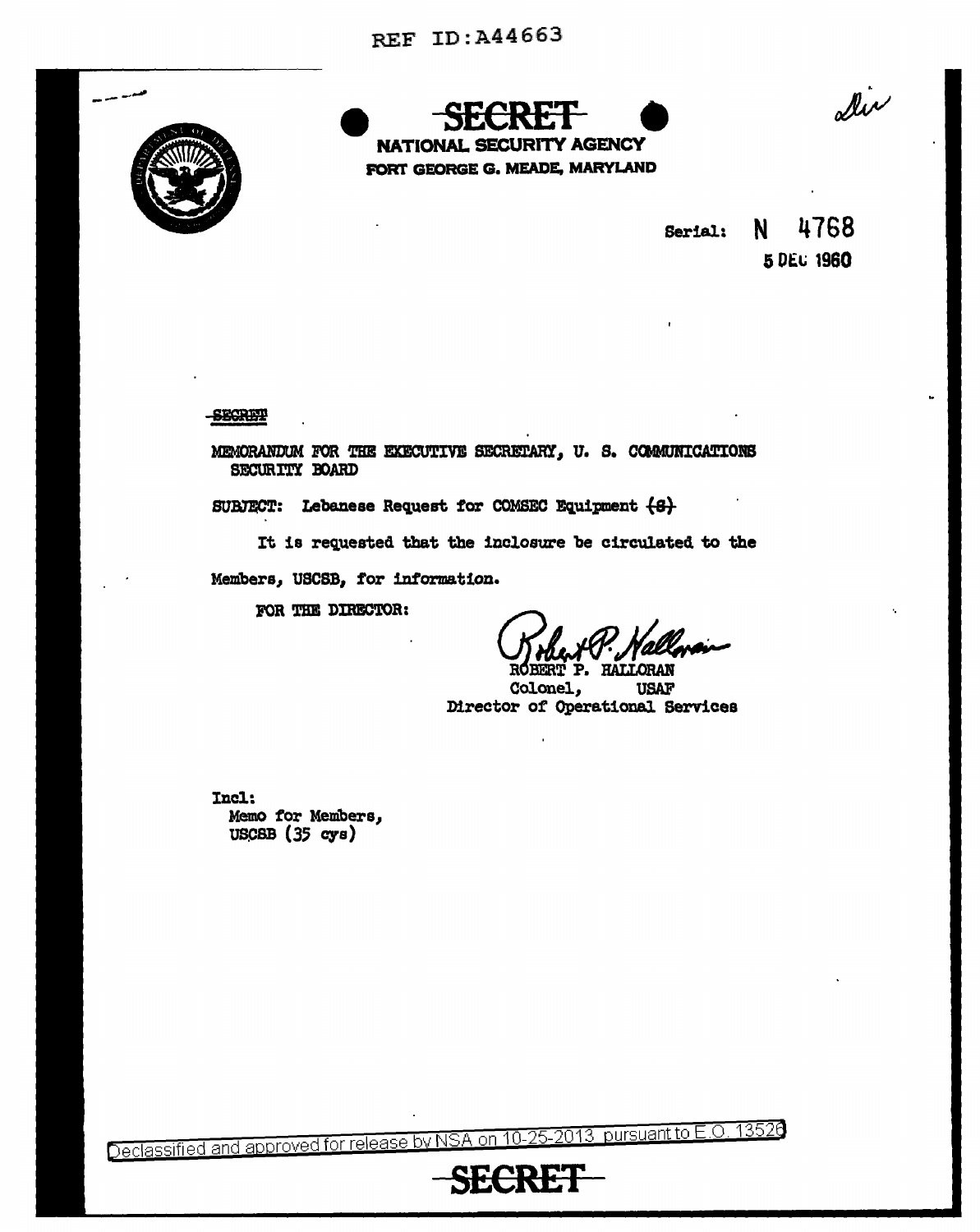

era **NATIONAL SECURITY AGENCY** FORT GEORGE G. MEADE, MARYLAND

> N. Serial: 4769

> > 5 DEC 1960

**-SECRET** 

MEMORANDUM FOR THE MEMBERS OF THE U.S. COMMUNICATIONS SECURITY BOARD.

SUBJECT: Lebanese Request for COMSEC Equipment (S)

1. The U.S. Army Attache, Beirut, Lebanon, recently received<br>a request from that country for "CODEX", a manual cryptographic device. In forwarding the request, the U.S. Army Attache suggested that the M-209 or VENUS were what the Lebanese had in mind.

2. It is considered that the request does not meet any of the criteria in COMSEC 2-/23, dated 12 August 1957. The Department of the Army has been notified that the CODEX device is obsolete and no longer available and a request for the M-209 or VENUS does not meet the criteria in COMSEC 2-/23.

L. H. FROST **Vice Admiral, USN Director**